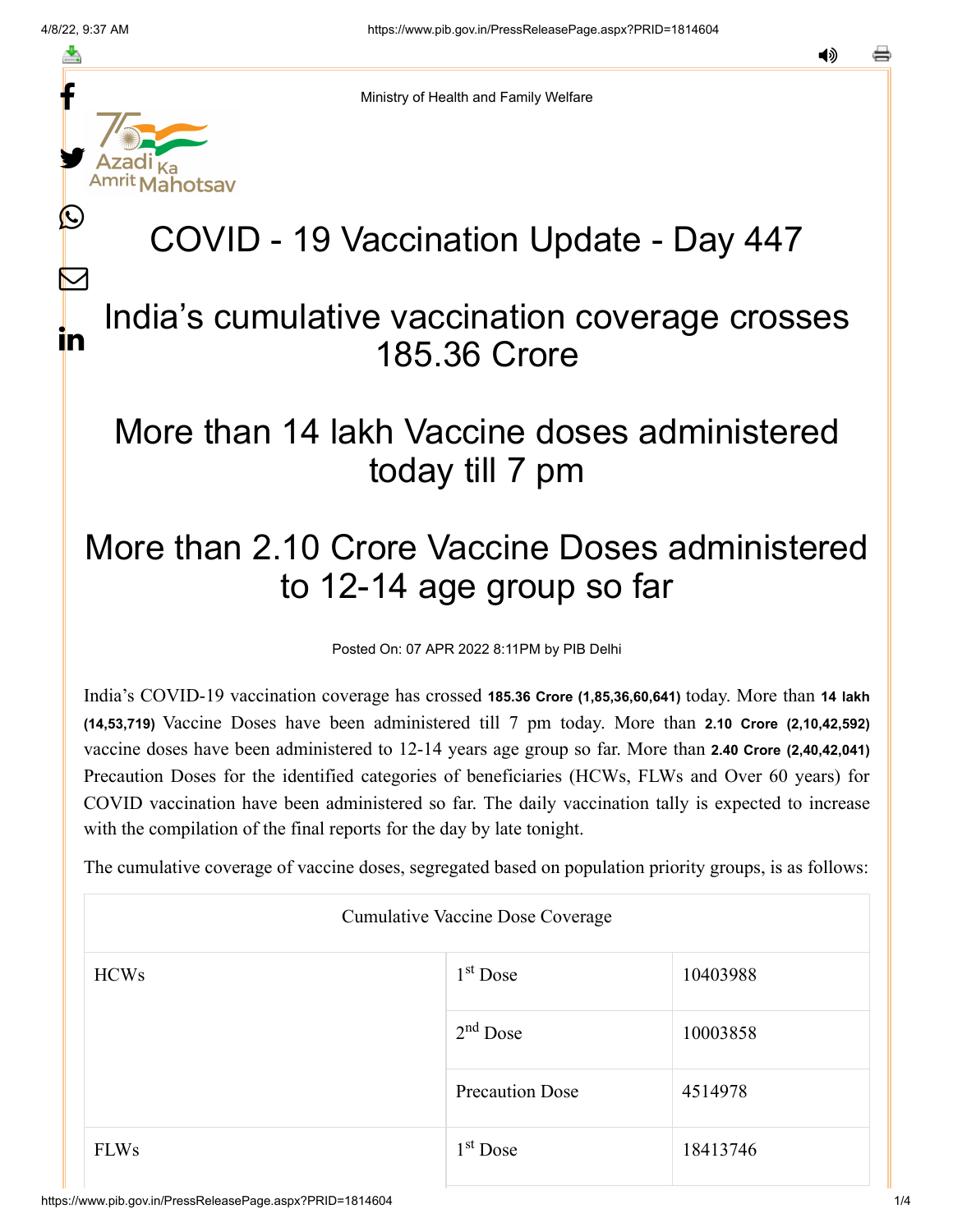| f                 |                                              | $2nd$ Dose             | 17518165   |
|-------------------|----------------------------------------------|------------------------|------------|
|                   |                                              | <b>Precaution Dose</b> | 6976708    |
| $\mathbf{\Omega}$ | Age Group 12-14 years                        | 1 <sup>st</sup> Dose   | 21042592   |
|                   | Age Group 15-18 years                        | $1st$ Dose             | 57541797   |
|                   |                                              | $2nd$ Dose             | 39209108   |
| in                | Age Group 18-44 years                        | 1 <sup>st</sup> Dose   | 554946873  |
|                   |                                              | 2 <sup>nd</sup> Dose   | 469051663  |
|                   | Age Group 45-59 years                        | 1 <sup>st</sup> Dose   | 202804576  |
|                   |                                              | $2nd$ Dose             | 202804576  |
|                   | Over 60 years                                | 1 <sup>st</sup> Dose   | 126780656  |
|                   |                                              | $2nd$ Dose             | 115872392  |
|                   |                                              | <b>Precaution Dose</b> | 12550355   |
|                   | Cumulative 1 <sup>st</sup> dose administered |                        | 991934228  |
|                   | Cumulative 2 <sup>nd</sup> dose administered |                        | 837684372  |
|                   | <b>Precaution Dose</b>                       |                        | 24042041   |
|                   | Total                                        |                        | 1853660641 |

Today's achievement in the vaccination exercise, segregated by population priority groups, is as follows:

| Date: $7th$ April, 2022 (447 <sup>th</sup> Day) |            |    |  |
|-------------------------------------------------|------------|----|--|
| <b>HCWs</b>                                     | $1st$ Dose | 30 |  |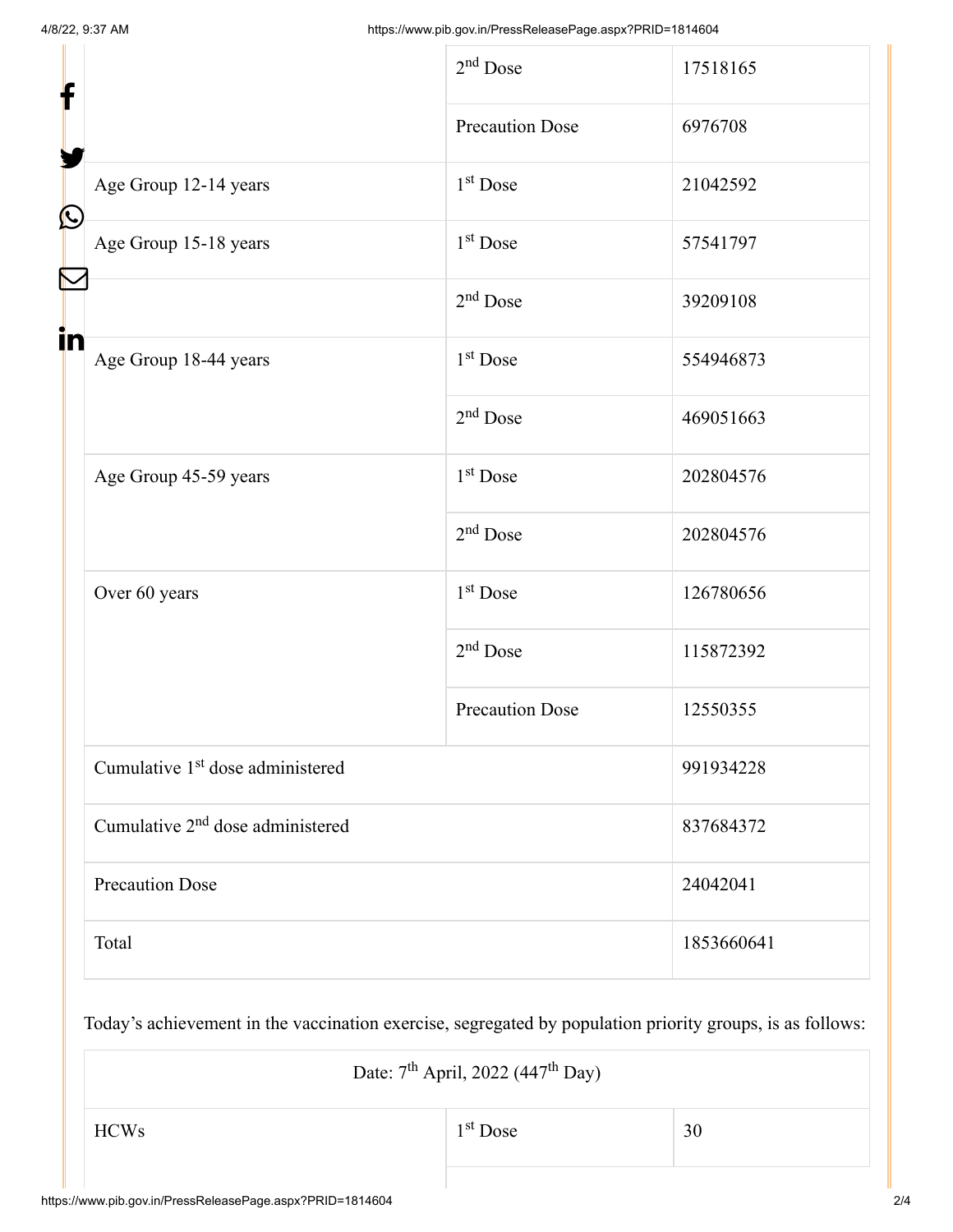| f                                            | $2nd$ Dose             | 436     |
|----------------------------------------------|------------------------|---------|
|                                              | <b>Precaution Dose</b> | 7882    |
| <b>FLWs</b>                                  | $1st$ Dose             | 60      |
|                                              | $2nd$ Dose             | 772     |
|                                              | <b>Precaution Dose</b> | 16567   |
| in<br>Age Group 12-14 years                  | $1st$ Dose             | 556874  |
| Age Group 15-18 years                        | $1st$ Dose             | 47289   |
|                                              | $2nd$ Dose             | 147985  |
| Age Group 18-44 years                        | $1st$ Dose             | 36895   |
|                                              | $2nd$ Dose             | 387237  |
| Age Group 45-59 years                        | $1st$ Dose             | 5535    |
|                                              | $2nd$ Dose             | 81863   |
| Over 60 years                                | $1st$ Dose             | 4168    |
|                                              | $2nd$ Dose             | 50521   |
|                                              | <b>Precaution Dose</b> | 109605  |
| Cumulative 1 <sup>st</sup> dose administered |                        | 650851  |
| Cumulative 2 <sup>nd</sup> dose administered |                        | 668814  |
| <b>Precaution Dose</b>                       |                        | 134054  |
| Total                                        |                        | 1453719 |